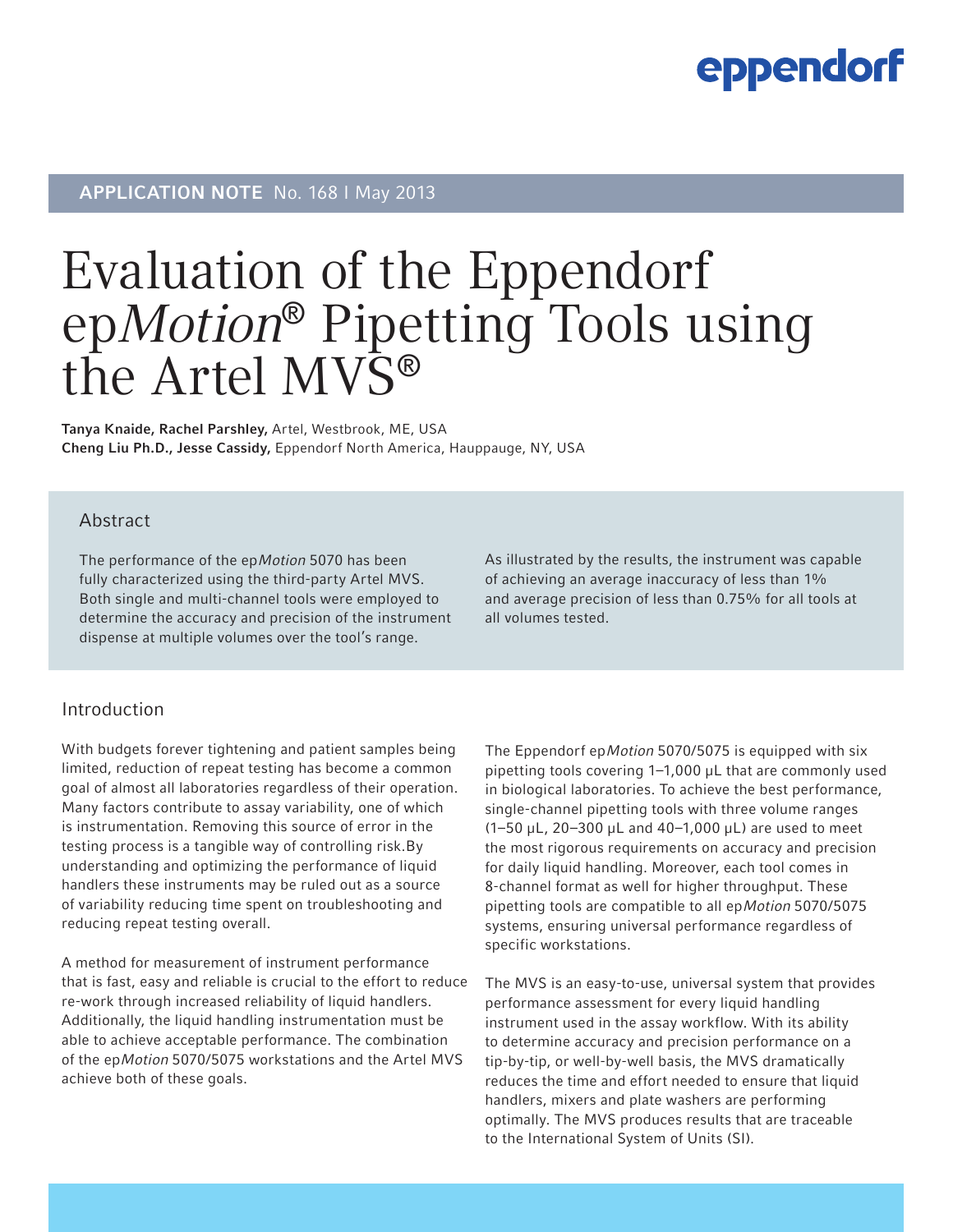## eppendorf

#### Materials and Methods

For this study, an MVS (Artel, Westbrook, ME) was used to measure the performance of the epMotion. The MVS is comprised of the following components: a microtiter plate reader, a bar code reader, a microtiter plate shaker, a calibrator plate, sample and diluent solutions, dimensionally characterized microtiter plates and system-specific software (Data Manager 3.0 Advanced).

The six different MVS sample solutions contain a fixed concentration of blue dye and red dye that is in a specific concentration relating to a specific volume measurement range which spans 350 µL to 30 nL. The smaller the volume to be measured, the higher the concentration of red dye in the sample solution. MVS diluent contains only the blue dye at the same concentration as in the sample solutions. The workflow for an MVS experiment involves aspirating and dispensing a target volume of the appropriate sample solution using the liquid handler and protocol under test. The MVS diluent is used to bring the wells to an optimal total solution volume which is necessary for making pathlength measurements in each well. After mixing the sample and diluent solutions, the absorbance values of both dyes are measured in each test well and the system software calculates the volume of sample solution present in each well. The MVS reports both the accuracy and precision of the volume delivered by each channel of an instrument in a single experiment. Results are traceable to the International System of Units (SI) through reference standards developed and maintained by the National Institute of Standards and Technology, USA (NIST). The system reports inaccuracy  $< 2\%$  and imprecision  $< 0.4\%$ CV for most volumes.

An epMotion 5070 system (Eppendorf AG, Hamburg, Germany) was utilized with the following components: epMotion 5070, software, dispensing tools (TS-50, TS-300, TS-1000, TM 50-8, TM 300-8, TM 1000-8), epT.I.P.S.® Motion, and 30 mL reagent reservoirs. The epMotion 5070 was programmed to dispense a series of target volumes.

MVS sample solutions were aspirated from the appropriate 30 mL reagent reservoir and dispensed into the characterized 96-well microtiter plates.

Target volumes were selected to span the entire volume range of the dispensing tool. In experiments using the 8-channel dispensing tools (TM 50-8, TM 300-8, TM 1000-8), an entire plate was filled (n=96). In the single-channel dispensing tools experiments (TS-50, TS-300, TS-1000), two columns of the plate were filled ( $n=16$ ). The ep*Motion* was used in a non-environmentally controlled laboratory setting to deliver both the sample and the diluent solutions. Tips were changed between each solution type. The values, as reported by the MVS, were compared to the published epMotion 5070/5075 technical specifications.

#### **Results**

The technical specifications for the epMotion 5070/5075 single- and multichannel dispensing tools can be found in Table 1. The experimental data determined by the MVS for the single-channel dispensing tools and the multichannel dispensing tools can be found in Tables 2 and 3 respectively.

Table 1: Technical specifications for the epMotion single- and multichannel tools.

| Dispensing<br>Tool | <b>Target</b><br>Volume (µL) | <b>Relative</b><br>Inaccuracy% | $CV\%$ |
|--------------------|------------------------------|--------------------------------|--------|
| <b>TS 50</b>       | 5.0                          | 10.0                           | 4.0    |
| TS 50              | 25.0                         | 2.0                            | 0.8    |
| <b>TS 50</b>       | 50.0                         | 1.0                            | 0.4    |
| <b>TS 300</b>      | 30.0                         | 7.0                            | 3.0    |
| <b>TS 300</b>      | 150.0                        | 1.6                            | 0.6    |
| <b>TS 1000</b>     | 100                          | 4.0                            | 1.5    |
| TM 50-8            | 5.0                          | 15.0                           | 6.0    |
| TM 50-8            | 25.0                         | 3.0                            | 1.2    |
| TM 50-8            | 50.0                         | 1.5                            | 0.6    |
| TM 300-8           | 30.0                         | 10.0                           | 4.5    |
| TM 300-8           | 150.0                        | 3.0                            | 1.2    |
| TM 1000-8          | 100                          | 6.0                            | 2.3    |